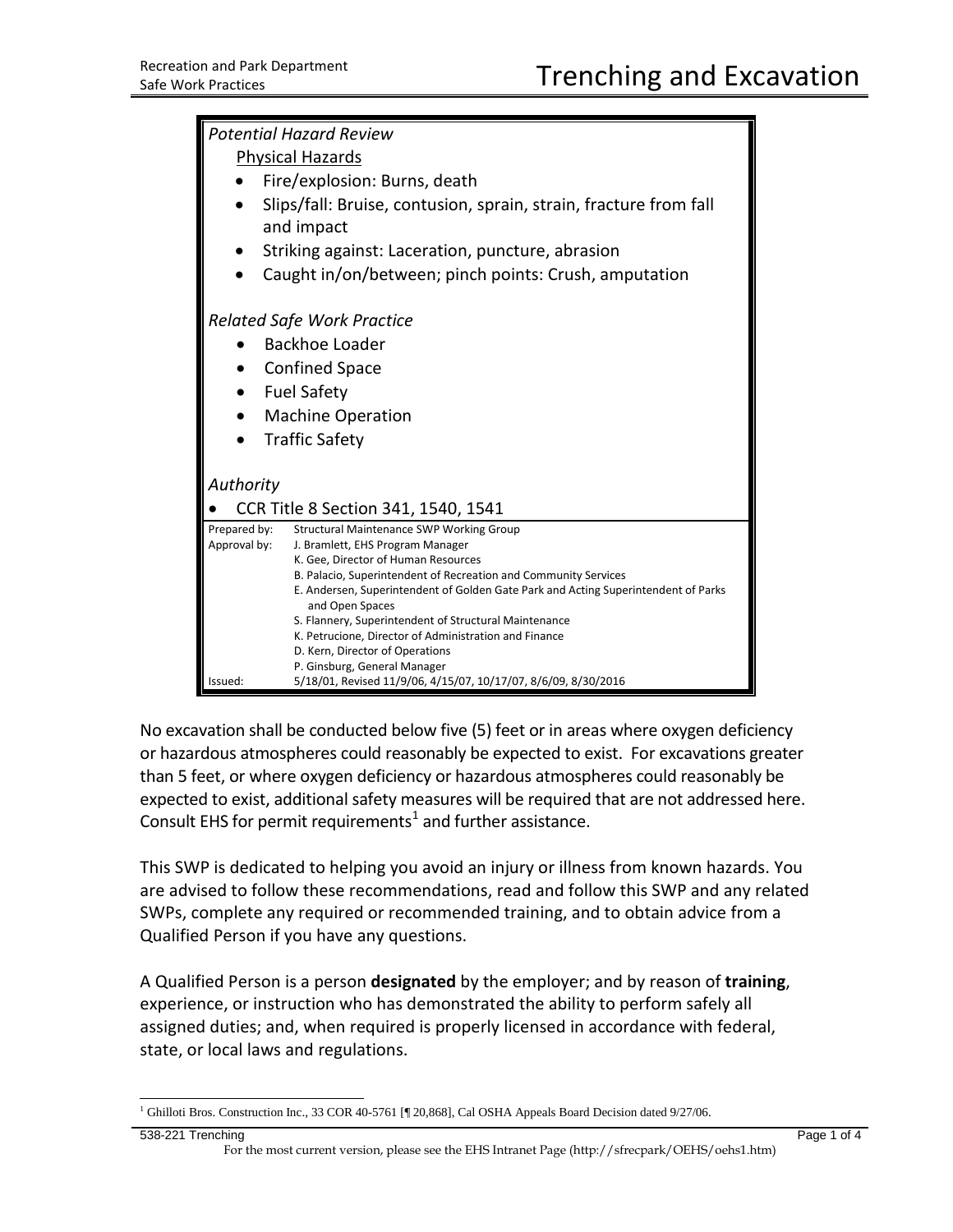All tasks require that you:

- Use the equipment in accordance with the guidelines set forth by the manufacturer. This includes following all signs and labels, and reviewing any manufacturer's operating manuals.
	- $\circ$  If the instructions provided in the operating manual conflict with this SWP, then follow the instructions in the manual. The manufacturer's instructions prevail over this SWP.
- Review the safety data sheets (SDSs) for each chemical.
- Be trained on this SWP and those listed above as related. Training on SWPs must be completed before initial assignment. It is also recommended that you complete refresher training every two years.

## BEFORE

- 1. An excavation is defined as any cut made by a person that creates a cavity, trench or depression in the earth's surface formed by earth removal. This includes trenching, which is simply a narrow excavation.
- 2. Determine the location of underground utilities by calling Underground Service Alert (USA) at 1-800-227-2600.
	- a. Notify the owners of those utilities at least 2 working days prior to the start of excavation. Excavation may not proceed until you have received a "positive response" from all owners. EHS recommends this be done in writing and documentation is retained for your records.
	- b. When the excavation is proposed within 10 feet of a high priority subsurface installation, you must meet onsite with the utility owners to determine location. High priority subsurface installations are high pressure natural gas pipelines with normal operating pressures greater than 415 kPA gauge (60 p.s.i.g.), petroleum pipelines, pressurized sewage pipelines, conductors or cables that have a potential to ground of 60,000 volts or more, or hazardous materials pipelines that are potentially hazardous to employees, or the public, if damaged.
	- c. If the excavation is an emergency, and you do not have time to wait for USA, then you will need approval from the Director of Operations to proceed<sup>[2](#page-1-0)</sup>.
- 3. A reasonable examination of the work area by a "competent" person shall be made to determine that no recognizable conditions exist which would expose employees to injury from possible moving ground before work is permitted in or adjacent to excavation. A "competent" person is one with the knowledge to spot hazards and the

<span id="page-1-0"></span> $2$  See SOHR project #3759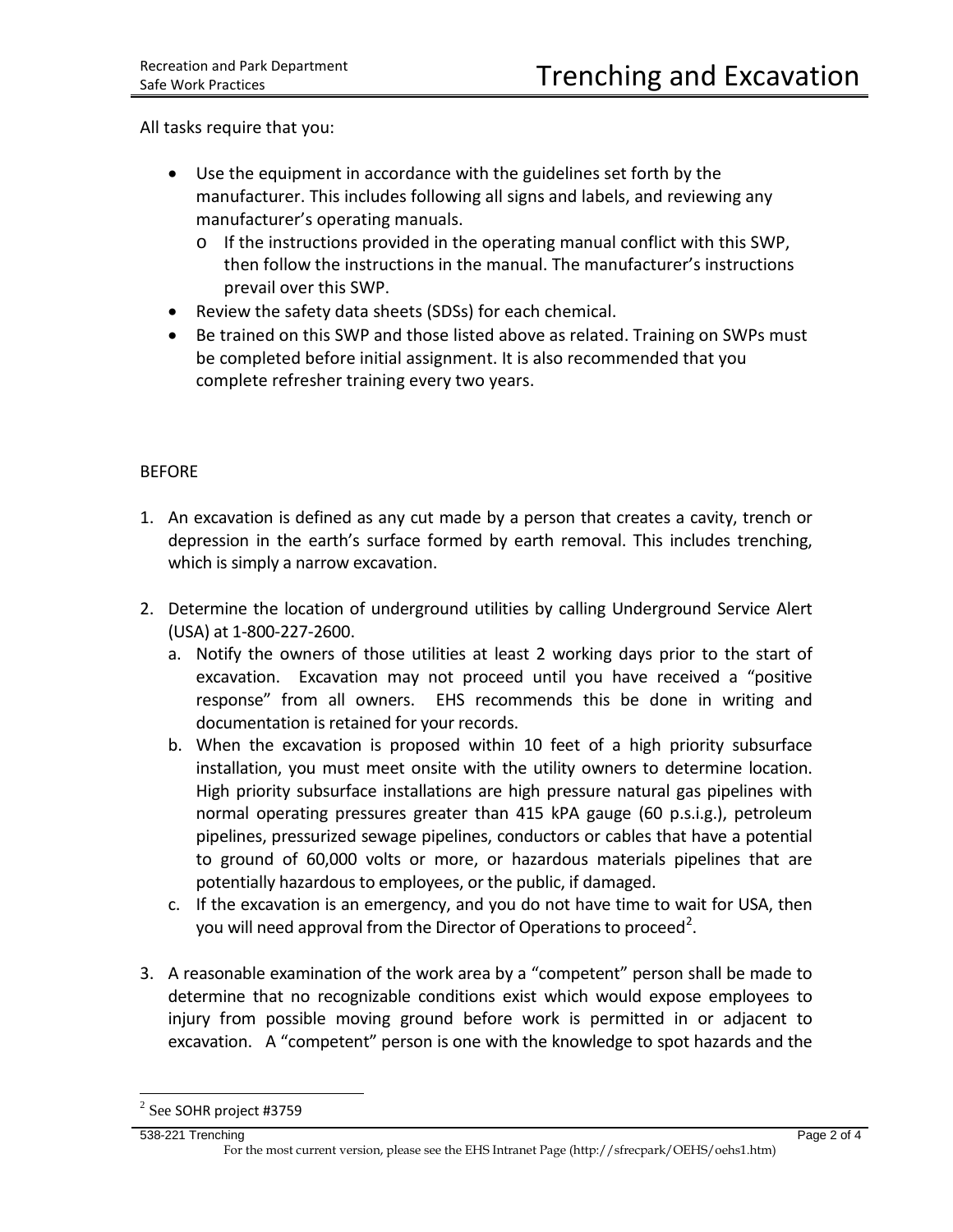authority to ensure their correction, conduct adequate safety inspections of the excavation prior to commencing work and as needed throughout the job.

- 4. Inspect the area to be excavated for hazards. Remove trees, poles, boulders, or other objects which may be hazardous.
- 5. Erect barriers around excavations in remote work locations to improve site security, and control and prevent injury to others.
- 6. Follow all traffic control procedures (see *Traffic Safety*) as applicable.
- 7. Every trench is a possible trap for hazardous atmospheres. When in doubt, test and ventilate (see *Confined Space* SWP).
- 8. Shore, brace or underpin structures (including sidewalks) when their stability is threatened so as to prevent collapse. Use additional bracing when vibration or external loads are a hazard. A "competent" person must inspect the structures daily to ensure their integrity.

## DURING

- 9. Daily inspections must be made and documented of the excavation and adjacent areas by the competent person.
- 10. While the excavation is open, protect or support any underground installations.
- 11. Locate the spoils at least 2 feet from the edge of the trench.
- 12. Do not:
	- excavate beneath the level of adjacent foundations, retaining walls or other structures unless a professional engineer has determined that the work will not be hazardous.
	- park heavy equipment next to a trench.
	- permit any employee to stand underneath loads handled by digging or lifting equipment.
	- work in excavations in which there is accumulated/accumulating water unless the competent person has established precautions to protect the employees against the hazard posed by water accumulation.
- 13. Protect employees from excavated from loose rock or soil that could pose a hazard by falling or rolling from an excavation face.